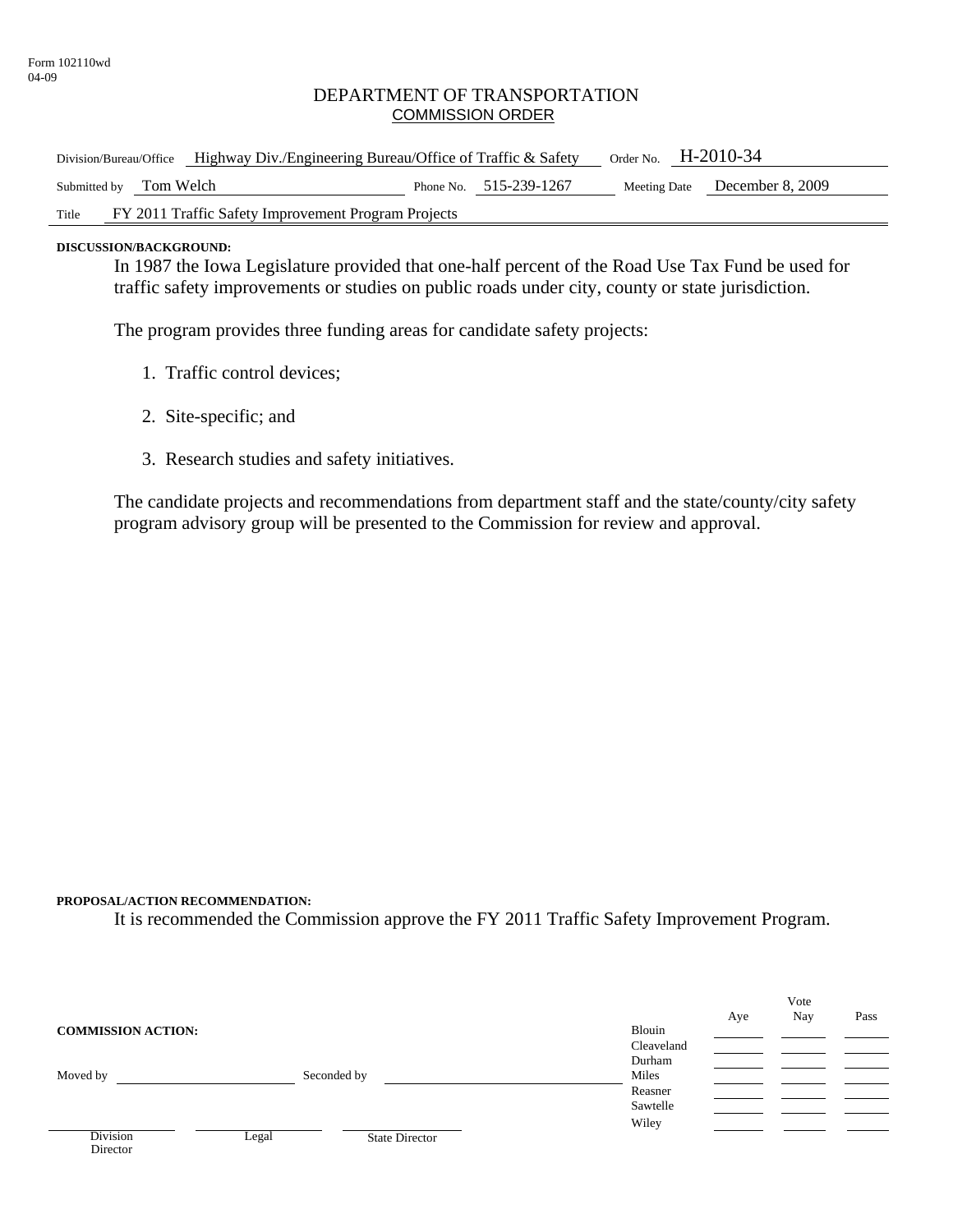### H-2010-34

Tom Welch, Office of Traffic and Safety, said in November he reviewed the fiscal year 2011 traffic safety program consisting of 54 projects for a total of \$5,765,657, and he requested Commission approval of that program.

Commissioner Cleaveland moved, Commissioner Wiley seconded the Commission approve the FY 2011 Traffic Safety Improvement Program. All voted aye.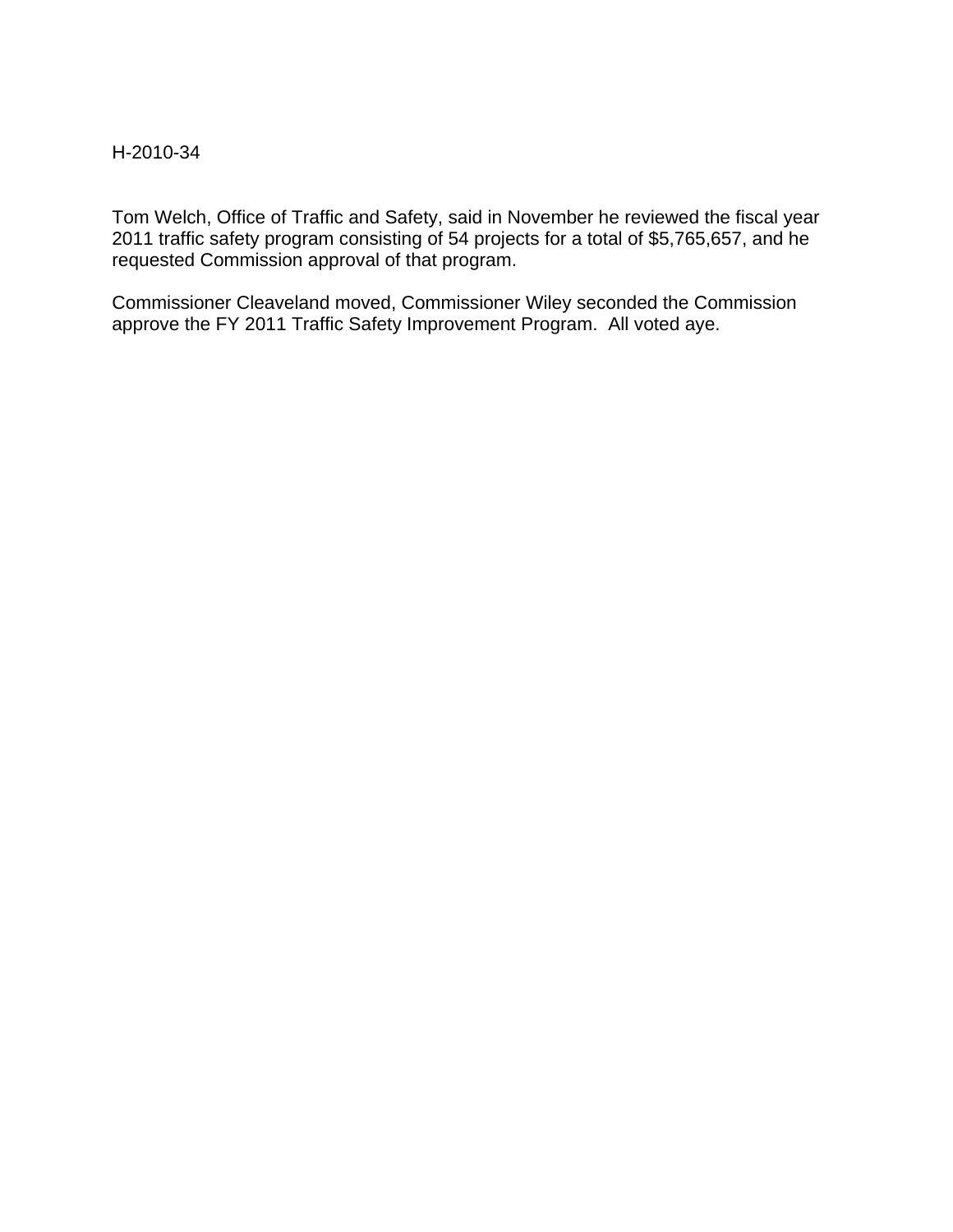# Traffic Safety Improvement Program

# FY 2011

# All Funded Projects

December 8, 2009

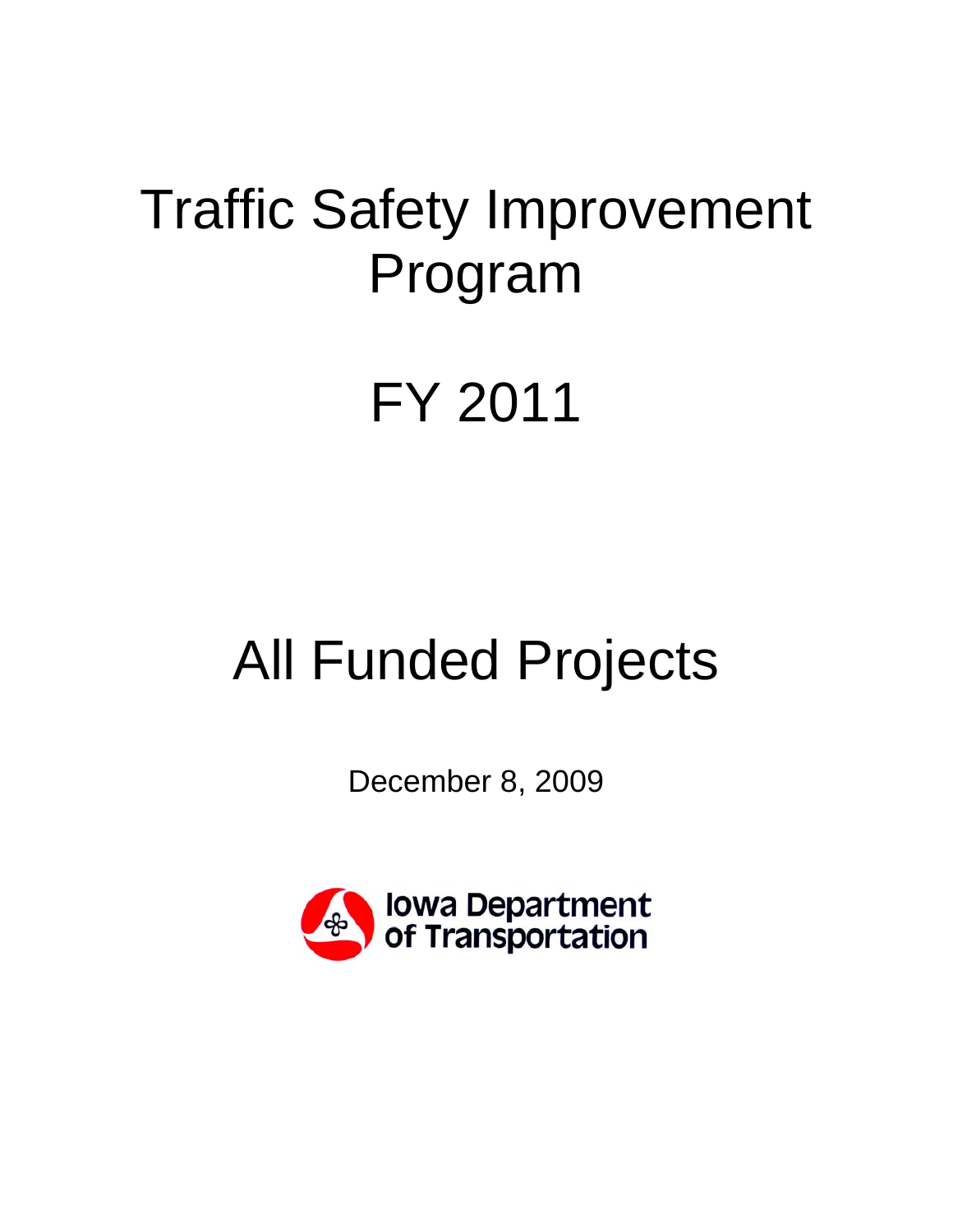## **Sites**

| Co. | <b>Requesting</b><br><b>Agency</b> | <b>Route</b>                      | Location                                                                          | <b>Recommended \$</b> |
|-----|------------------------------------|-----------------------------------|-----------------------------------------------------------------------------------|-----------------------|
| 88  | DOT-<br>District 4                 | <b>IA 25</b>                      | From WCL City of Creston<br>to 130th St.                                          | 95,000                |
| 33  | DOT-<br>District 2                 | IA 150                            | At Curve near Maple Rd. in<br><b>Fayette County</b>                               | 55,000                |
| 48  | Iowa County                        | Co. Rd. F46                       | 1.75 miles east of City of<br>Williamsburg                                        | 1,500                 |
| 70  | DOT-<br>District 5                 | <b>US 61 NB</b><br>Lane           | From IA 38 to<br><b>Muscatine/Scott County</b><br>Line                            | 500,000               |
| 10  | <b>Buchanan</b><br>County          | Co. Rd. V62                       | At Intersection with Co. Rd.<br>C <sub>57</sub>                                   | 350,000               |
| 64  | Marshall<br>County                 | Co. Rds. E35<br>& T <sub>29</sub> | From ECL City of<br>Marshalltown to Three<br><b>Bridges Road</b>                  | 491,129               |
| 92  | Washington<br>County               | Co. Rd. W55                       | From SCL City of<br>Washington south 6.8 miles                                    | 500,000               |
| 75  | Plymouth<br>County                 | Co. Rd. C60                       | From Co. Rd. K49 west 4.5<br>miles                                                | 500,000               |
| 22  | DOT-<br><b>District 2</b>          | <b>US 18</b>                      | At Curve in Roundhouse<br>Addition in City of Marquette                           | 121,500               |
| 96  | DOT-<br>District 2                 | IA <sub>9</sub>                   | At Horizontal Curve from<br>Millennium Rd. to Oilwell<br>Rd. in Winneshiek County | 76,800                |
| 77  | City of Des<br><b>Moines</b>       | Euclid Ave.<br>(US 6)             | At Intersection Cornell St.                                                       | 485,000               |
| 96  | DOT-<br>District 2                 | <b>US 52</b>                      | At Curve near Conover Rd.<br>in Winneshiek County                                 | 93,200                |

(Continued)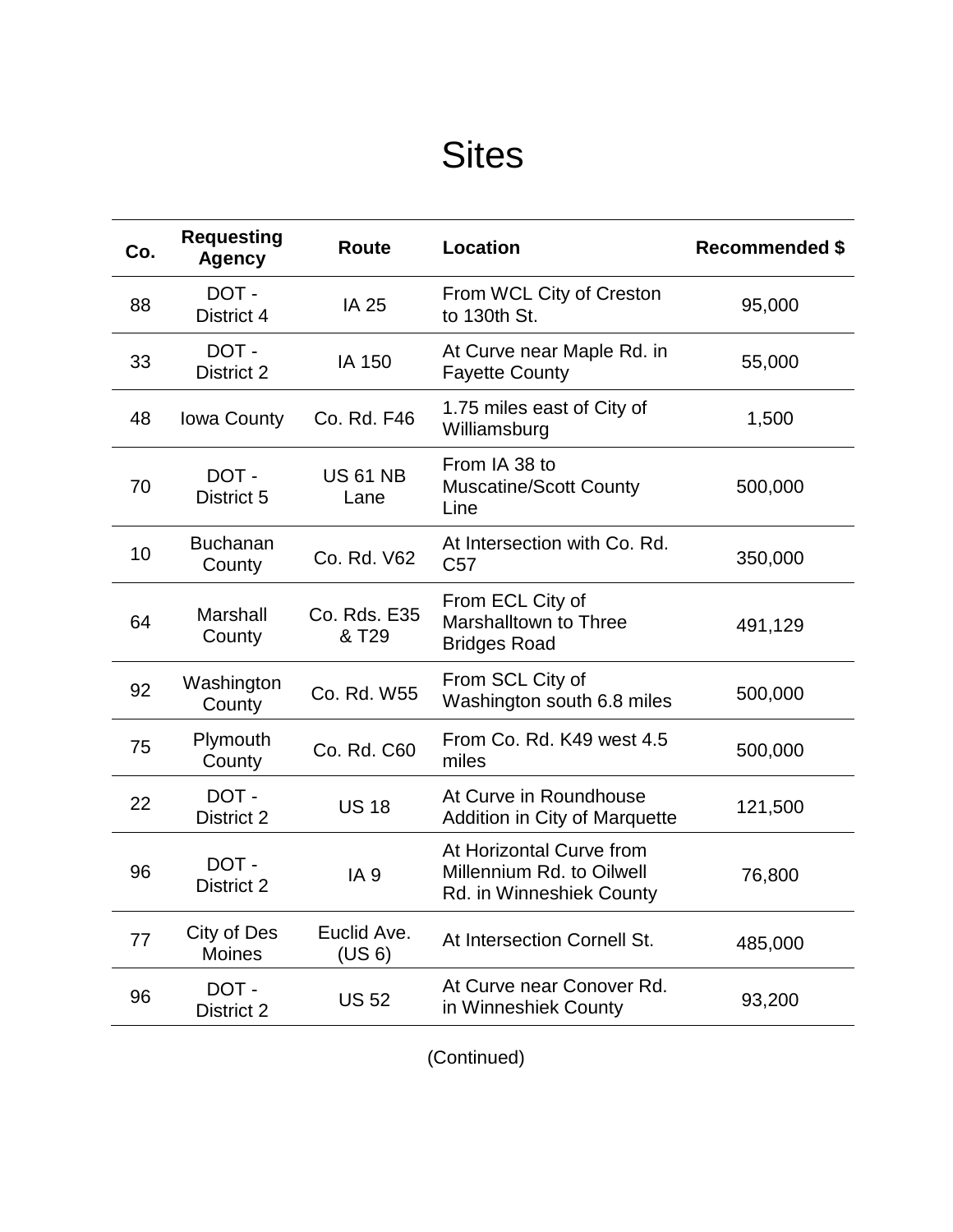### (Sites Continued)

| Co.                                           | <b>Requesting</b><br><b>Agency</b> | <b>Route</b>               | <b>Location</b>                                                            | <b>Recommended \$</b> |
|-----------------------------------------------|------------------------------------|----------------------------|----------------------------------------------------------------------------|-----------------------|
| 77                                            | DOT-<br>District 1                 | 1235                       | From 31st St. to Hull Ave.                                                 | 107,800               |
| 77                                            | City of Des<br><b>Moines</b>       | Euclid Ave.<br>(US 6)      | Between Cambridge St. and<br>2nd Ave., and Intersection<br>with Oxford St. | 300,000               |
| 57                                            | DOT-<br>District 6                 | <b>1380</b>                | From 15th Ave. SW to H<br>Ave. NE                                          | 104,200               |
| 14                                            | City of<br>Carroll                 | <b>US 30</b>               | At Intersection with Griffith<br>Rd.                                       | 250,000               |
| 77                                            | City of Des<br><b>Moines</b>       | Euclid Ave.<br>(US 6)      | At Intersection with 12th St.                                              | 270,000               |
| 57                                            | City of Cedar<br>Rapids            | Edgewood<br>Rd.            | At Intersection with<br><b>Edgewood Parkway SW</b>                         | 150,000               |
| 62                                            | Mahaska<br>County                  | Co. Rd. G77<br>(340th St.) | At 4 Curves near Plymouth<br>Ave. and Queens Ave.                          | 8,000                 |
| 63                                            | <b>Marion</b><br>County            | Co. Rd. G71                | At "Y" Intersection/Curve<br>with Story St.                                | 181,017               |
| FY 2011 Site Application Total<br>20 Projects |                                    |                            | \$4,640,146                                                                |                       |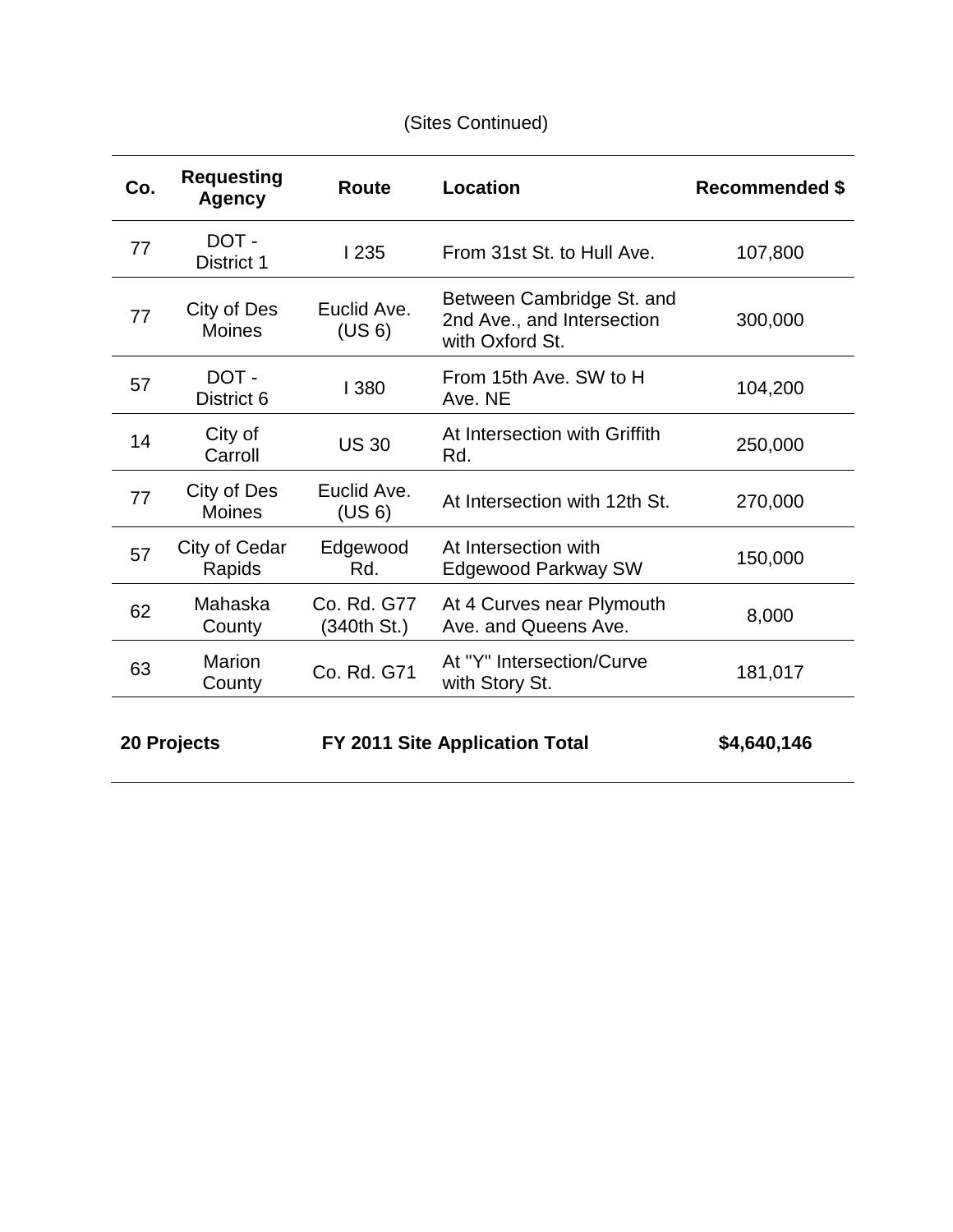## Traffic Control Devices

| Co. | <b>Requesting</b><br><b>Agency</b> | Route                                                                 | <b>Location/Description</b>                                                                                         | <b>Recommended \$</b> |
|-----|------------------------------------|-----------------------------------------------------------------------|---------------------------------------------------------------------------------------------------------------------|-----------------------|
| 64  | Marshall<br>County                 | Co. Rds. E35<br>& T <sub>29</sub>                                     | Upgrade and Add Chevron<br>Signs, Add Deer Crossing<br><b>Signs and Solar Powered</b><br><b>Flashing Red Lights</b> | 12,687                |
| 25  | <b>Dallas</b><br>County            | IA 141                                                                | At Intersection with Co. Rd.<br>F31 - Replace Traffic Signal<br><b>Bulbs with LED Bulbs</b>                         | 6,760                 |
| 50  | Jasper<br>County                   | Co. Rds. S74<br>& F48                                                 | <b>Replace Chevron Signs</b>                                                                                        | 2,453                 |
| 31  | Dubuque<br>County                  | Old Highway<br>Road                                                   | At Intersection with Seippel<br>Road - Install Larger Stop<br>Ahead and Stop Signs, Add<br><b>Flashing Beacons</b>  | 12,380                |
| 62  | Mahaska<br>County                  | Co. Rd. G77<br>(340th St.)<br>near<br>Eddyville<br>School             | Add School Zone Flashing<br><b>Beacons</b>                                                                          | 5,360                 |
| 52  | City of Solon                      | IA 1 (South<br>Market St.)<br>eastside near<br>Solon Middle<br>School | <b>Construct Signalized Mid-</b><br><b>Block Pedestrian Crossing</b><br>and Two Blocks of Sidewalk                  | 43,315                |
| 58  | Louisa<br>County                   | Co. Rd. X37                                                           | <b>Upgrade Chevron Signs</b>                                                                                        | 1,761                 |
| 52  | City of Iowa<br>City               | Benton St.<br>and Rohret<br>Rd. near 3<br>Elementary<br>Schools       | Install LED School Speed<br>Limit Signs with Flashing<br><b>Placards</b>                                            | 12,595                |

(Continued)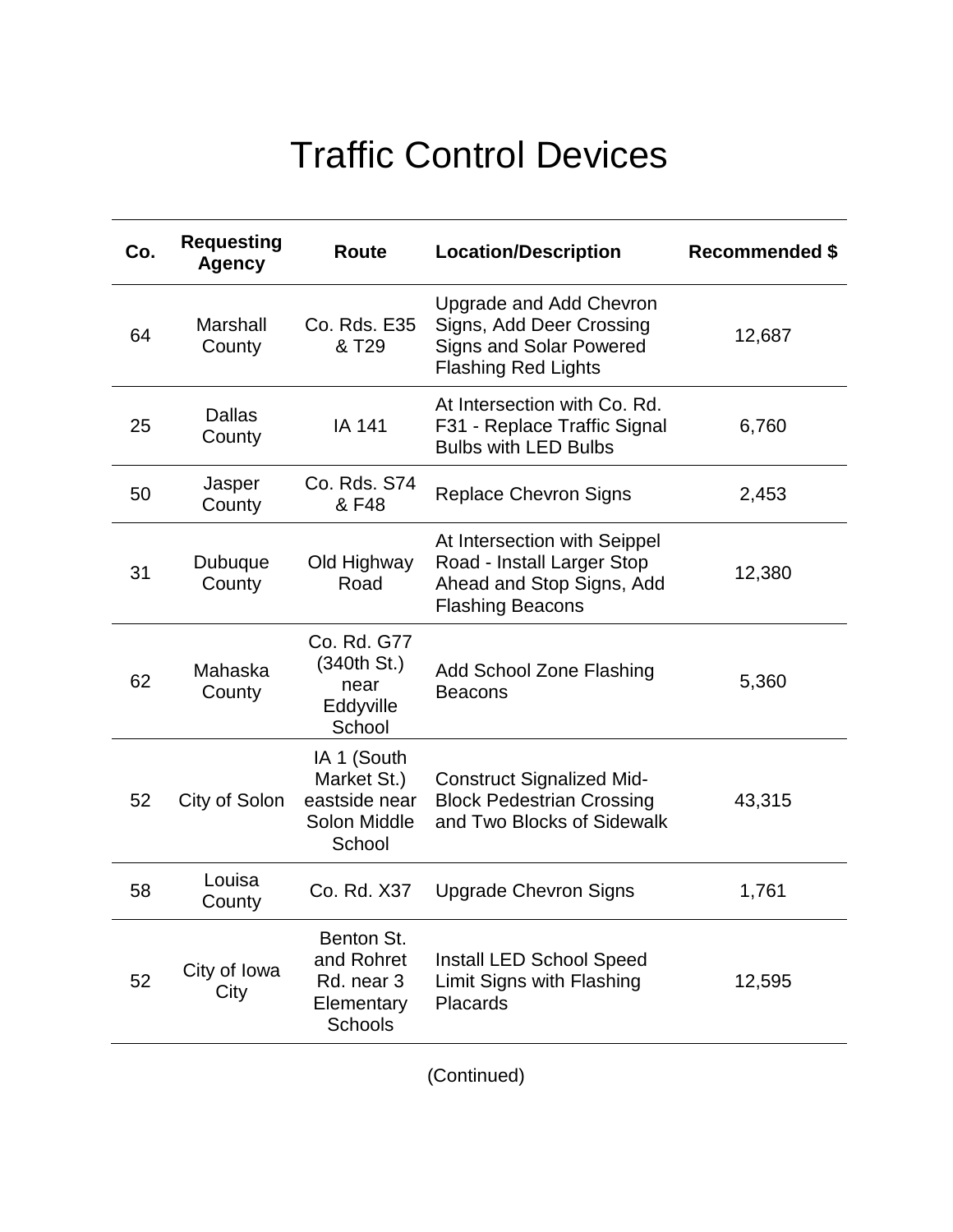| Co. | <b>Requesting</b><br>Agency | Route                 | <b>Location</b>                                                                                                                                                                        | <b>Recommended \$</b> |
|-----|-----------------------------|-----------------------|----------------------------------------------------------------------------------------------------------------------------------------------------------------------------------------|-----------------------|
| 57  | City of Cedar<br>Rapids     | 1380                  | At Collins Rd. NE<br>Interchange - Add Dilemma<br>Zone and Stopline<br>Detection at Approaches,<br><b>Install Detector Extension</b><br>Passage and Wireless In-<br>pavement Detection | 50,000                |
| 85  | City of Ames                | Grand Ave.<br>(US 69) | At Intersection with 28 <sup>th</sup> St. -<br><b>Upgrade Traffic Signals</b>                                                                                                          | 155,000               |
| 25  | Dallas<br>County            | Co. Rds. P58<br>& F90 | Replace Regulatory and<br><b>Warning Signs</b>                                                                                                                                         | 1,700                 |
| 50  | Jasper<br>County            | Various               | <b>Install Speed Advisory</b><br><b>Plates</b>                                                                                                                                         | 10,000                |
| 50  | Jasper<br>County            | Various               | <b>Replace Low Retro</b><br><b>Reflectivity Signs</b>                                                                                                                                  | 26,000                |
| 97  | Woodbury<br>County          | Co. Rd. D25           | Upgrade Warning,<br><b>Regulatory and Route</b><br><b>Marking Signs</b>                                                                                                                | 22,000                |
| 56  | City of<br><b>Keokuk</b>    | Main St. (US<br>218)  | At Intersection with 7th St.<br>(US 136) - Upgrade Traffic<br>Signals                                                                                                                  | 200,000               |
|     | DOT-Traffic<br>& Safety     | <b>Statewide</b>      | Improved Signing at High<br><b>Crash County Horizontal</b><br>Curves                                                                                                                   | 63,500                |
|     |                             |                       |                                                                                                                                                                                        |                       |

### (Traffic Control Devices Continued)

## **16 Projects FY 2011 Traffic Control Devices Application Total \$625,511**